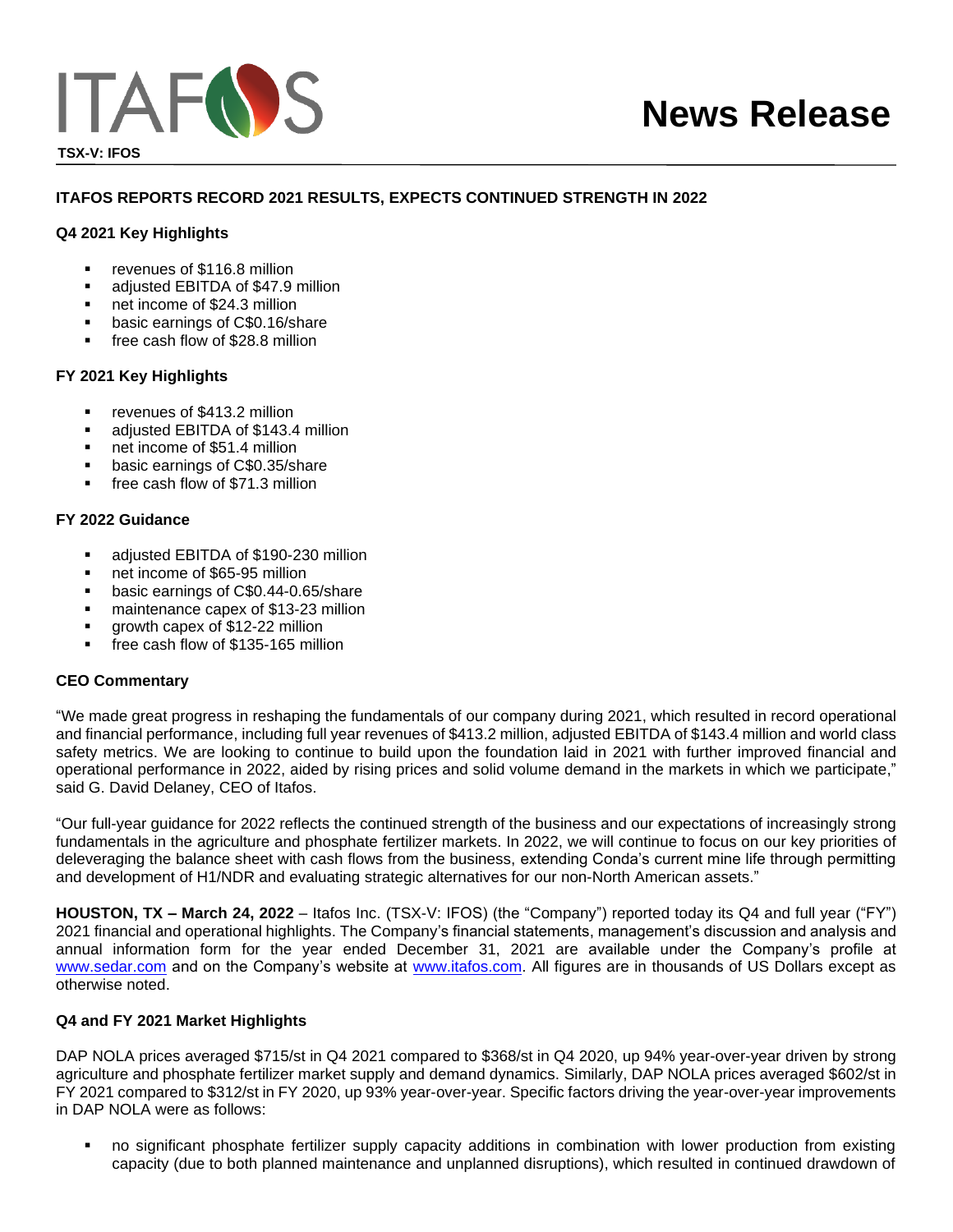global phosphate fertilizer inventory levels;

- strong phosphate fertilizer demand underpinned by global coarse grains and oilseeds at multi-year low stocks-touse ratios and the highest prices in nearly a decade, supporting demand and fertilizer relative affordability; and
- increased restrictions and controls on exports of phosphates fertilizers from China and Russia.

# **Q4 2021 Financial Highlights**

The Company's revenues, adjusted EBITDA, net income, basic earnings per share and free cash flow were all up in Q4 2021 compared to Q4 2020 as follows:

- revenues of \$116.8 million in Q4 2021 compared to \$75.1 million in Q4 2020;
- adjusted EBITDA of \$47.9 million in Q4 2021 compared to \$4.8 million in Q4 2020;
- $\blacksquare$  net income (loss) of \$24.3 million in Q4 2021 compared to \$(9.4) million in Q4 2020;
- basic earnings (loss) of C\$0.16/share in Q4 2021 compared to  $C\$ (0.07) in Q4 2020; and
- free cash flow of \$28.8 million in Q4 2021 compared to \$5.6 million in Q4 2020.

The Company's total capex spend in Q4 2021 was \$6.3 million compared to \$3.9 million in Q4 2020 with the increase reflecting activities related to the initiative to produce and sell HFSA at Conda, timing of maintenance projects at Conda and the sulfuric acid restart at Arraias.

# **FY 2021 Financial Highlights**

The Company's revenues, adjusted EBITDA, net income, basic earnings per share and free cash flow were all up in FY 2021 compared to FY 2020 as follows:

- revenues of \$413.2 million in FY 2021 compared to \$260.2 million in FY 2020;
- adjusted EBITDA of \$143.4 million in FY 2021 compared to \$15.0 million in FY 2020;
- net income (loss) of \$51.4 million in FY 2021 compared to \$(62.3) million in FY 2020;
- basic earnings (loss) of C\$0.35/share in FY 2021 compared to C\$(0.46)/share in FY 2020; and
- free cash flow of \$71.3 million in FY 2021 compared to \$(10.3) million in FY 2020.

The Company's total capex spend in FY 2021 was \$34.8 million compared to \$15.2 million in FY 2020 with the increase reflecting the completion of a full scope plant turnaround at Conda during June 2021 (compared to a reduced scope turnaround in 2020), activities related to the initiative to produce and sell HFSA at Conda and the sulfuric acid restart at Arraias.

## **Debt Refinancing**

On August 25, 2021, the Company announced that it closed a three-year \$205 million secured term loan (the "Term Loan"). The proceeds of the Term Loan were used to repay the Company's existing secured term credit facility (the "Credit Facility") and to pay related transaction costs and fees. In connection with the closing of the Term Loan, the Company also completed an amendment to its existing secured working capital facility at Conda (the "Conda ABL") to increase the commitment amount from \$20 million to \$40 million and extend the term, among other modifications as detailed below. Also in connection with the closing of the Term Loan, the Company completed an amendment to its existing unsecured and subordinated promissory note (the "Promissory Note") to cancel the remaining availability and extend the term, among other modifications.

## **December 31, 2021 Net Debt and Liquidity Highlights**

As at December 31, 2021, the Company had net debt of \$217.7 million compared to \$233.9 million at the end of 2020 with the decrease primarily due to higher cash and cash equivalents. The Company's net debt as at December 31, 2021 was comprised of \$31.6 million in cash and \$249.3 million in debt (gross of deferred financing costs).

As at December 31, 2021, the Company had liquidity of \$37.4 million comprised of \$31.6 million in cash and \$5.9 million in Conda ABL undrawn borrowing capacity.

# **Q4 2021 Operational Highlights**

*EHS*

- continued corporate-wide risk mitigation measures to address potential impacts to employees, contractors and operations as a result of the COVID-19 pandemic resulting in no material impact on operations;
- sustained EHS excellence, including no reportable environmental releases or recordable incidents; and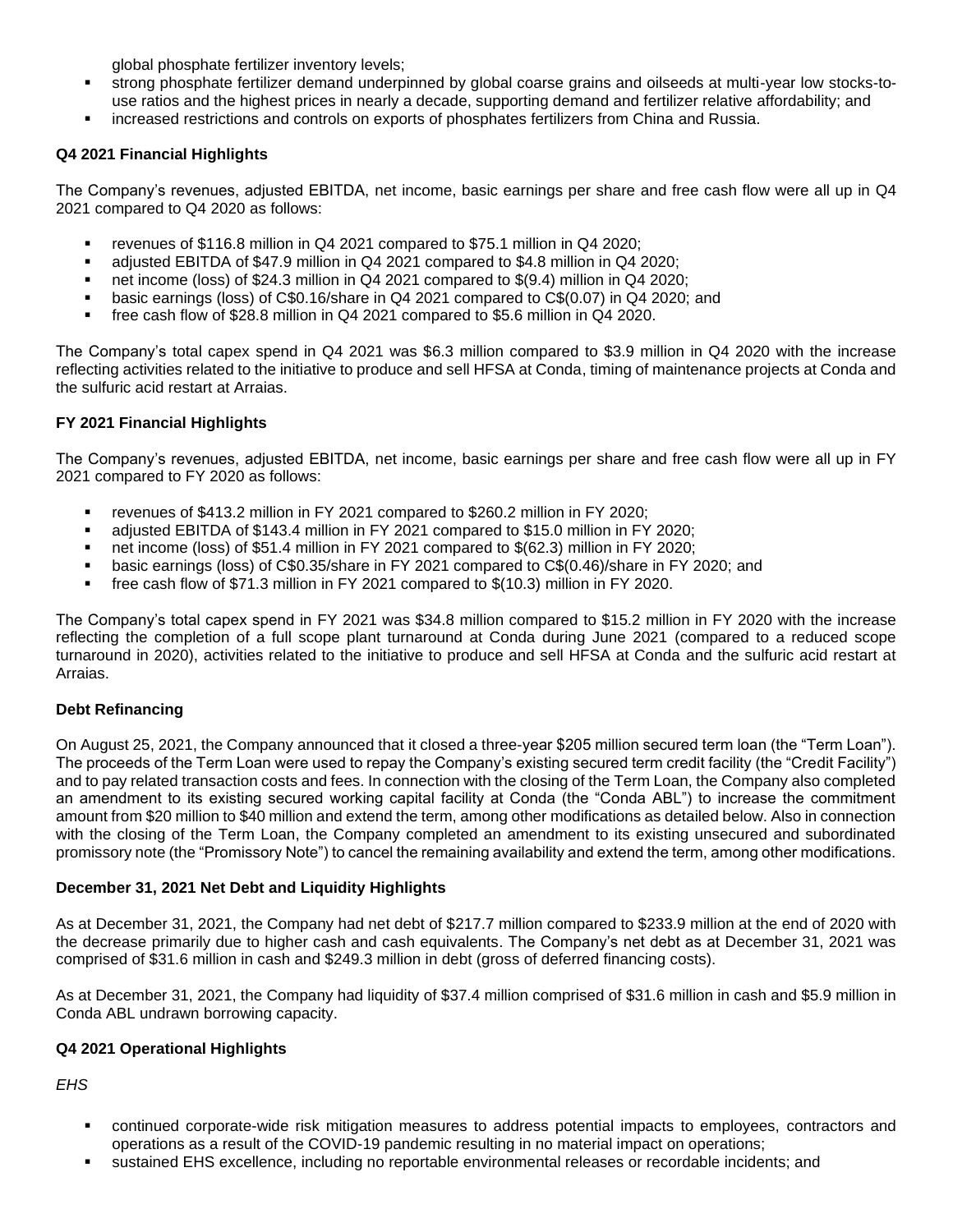**•** published the inaugural ESG report.

## *Conda*

- experienced a disruption in sulfuric acid supply from its primary supplier from the end of September 2021 to mid-November 2021;
- produced 137,628 tonnes in Q4 2021 compared to 145,665 tonnes in Q4 2020 with the increase primarily due to a disruption in sulfuric acid supply;
- generated revenues of \$116,784 in Q4 2021 compared to \$75,055 in Q4 2020 with the increase primarily due to higher realized prices, which were partially offset by lower sales volumes due to a disruption in sulfuric acid supply;
- generated adjusted EBITDA of \$52,849 in Q4 2021 compared to \$7,322 in Q4 2020 with the increase primarily due to the same factors that resulted in higher revenues and lower input costs (due to lower sales volumes);
- recorded net income of \$34,914 in Q4 2021 compared to \$190 in Q4 2020 with the increase primarily due to the same factors that resulted in higher adjusted EBITDA and lower depreciation and depletion, which were partially offset by higher finance and income tax expenses;
- realized a reduction in guarantee requirements from \$85,080 to \$77,739 as part of standard regulatory reviews by the respective governmental agencies;
- placed incremental surety bonds of \$10,191 to guarantee obligations under existing operating and environmental permits;
- posted incremental letters of credit of \$4,560 under the Conda ABL as collateral for surety bonds that guarantee obligations under existing operating and environmental permits;
- advanced activities related to the extension of Conda's mine life through permitting and development of H1/NDR, including progression of the NEPA EIS preparation and public engagement process; and
- advanced activities related to the optimization of Conda's EBITDA generation.

# **FY 2021 Operational Highlights**

# *EHS*

- continued corporate-wide risk mitigation measures to address potential impacts to employees, contractors and operations as a result of the COVID-19 pandemic resulting in no material impact on operations;
- sustained EHS excellence, including no reportable environmental releases and three recordable incidents, which resulted in a consolidated TRIFR of 0.41; and
- published the inaugural ESG report.

# *Conda*

- completed a full scope plant turnaround at Conda during June 2021, including certain activities that had been deferred following the Company's decision to conduct a reduced scope plant turnaround in 2020 as part of Company's COVID-19 risk mitigation measures;
- experienced a disruption in sulfuric acid supply from its primary supplier from the end of September 2021 to mid-November 2021;
- produced 536,603 tonnes in FY 2021 compared to 516,480 tonnes in FY 2020 with the increase primarily due to a longer disruption in sulfuric acid supply in 2020 than in 2021, which was partially offset by the completion of a full scope plant turnaround at Conda during June 2021 compared to a reduced scope plant turnaround in 2020;
- generated revenues of \$413,247 in FY 2021 compared to \$255,524 in FY 2020 with the increase primarily due to higher realized prices, which were partially offset by lower sales volumes;
- generated adjusted EBITDA of \$160,582 in FY 2021 compared to \$34,336 in FY 2020 with the increase primarily due to the same factors that resulted in higher revenues, which were partially offset by higher input costs;
- recorded net income of \$102,794 in FY 2021 compared to \$2,818 in FY 2020 with the increase primarily due to the same factors that resulted in higher adjusted EBITDA and lower depreciation and depletion, which were partially offset by higher finance and income tax expenses;
- realized an increase in guarantee requirements from \$39,757 to \$77,739 as part of standard regulatory reviews by the respective governmental agencies;
- placed incremental surety bonds of \$37,982 to guarantee obligations under existing operating and environmental permits;
- amended the Conda ABL to increase the commitment amount from \$20,000 to \$40,000 and extend the term;
- posted incremental letters of credit of \$21,179 under the Conda ABL as collateral for surety bonds that guarantee obligations under existing operating and environmental permits;
- advanced activities related to the extension of Conda's mine life through permitting and development of H1/NDR, including progression of the NEPA EIS preparation and public engagement process; and
- advanced activities related to the optimization of Conda's EBITDA generation.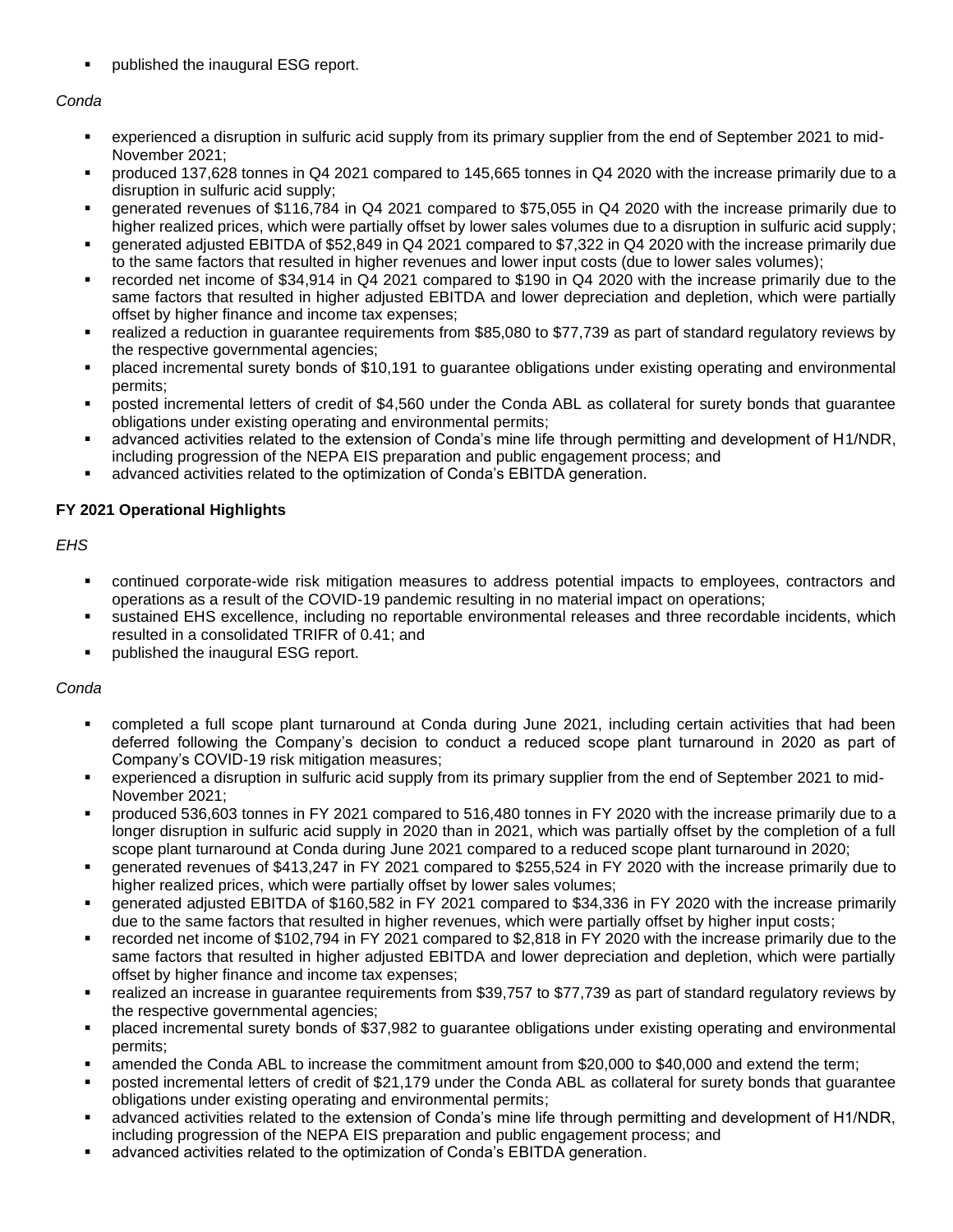# **FY 2021 Other Highlights**

Also during FY 2021, the Company:

- completed a redomiciliation from the Cayman Islands to the US;
- advanced the recommissioning of the previously idled sulfuric acid plant at Arraias; and
- continued evaluation of strategic alternative for non-North American assets.

## **Subsequent Events**

Subsequent to December 31, 2021, the Company:

- announced the resumption of sulfuric acid production and sales at Arraias during February 2022. Subsequent to the restart, the Company decided in March 2022 to conduct further maintenance activities at the sulfuric acid plant, which are expected to be completed in April 2022;
- reached a settlement with insurers on a business interruption claim related to the 2020 disruption in sulfuric acid supply to Conda, which resulted in receipt of net insurance proceeds of \$8,675;
- received national recognition during the 87th North American Wildlife and Natural Resources Conference as the Bureau of Land Management awarded the Conversation Leadership Partner Award to the Southeast Idaho Habitat Mitigation Fund, which was developed and funded by Conda;
- posted incremental letters of credit of \$3,663 under the Conda ABL as collateral for Conda's surety bonds that guarantee obligations under existing operating and environmental permits; and
- granted 1,251,799 restricted share units ("RSUs") under its RSU plan, including 105,724 RSUs granted to directors, 466,251 RSUs granted to management and 679,824 RSUs granted to employees and contractors.

## **Market Outlook**

The Company expects the current strength in the global agriculture and phosphate fertilizer fundamentals to continue in 2022. Accordingly, the Company expects continued strength in pricing and volume fundamentals in the phosphate fertilizer markets during H1 2022, followed by a moderate softening of prices during H2 2022.

Specific factors the Company expects to influence the continued strength in the global phosphate fertilizer markets during H1 2022 are as follows:

- low global inventory levels at the start of 2022;
- no significant phosphate fertilizer supply capacity additions;
- stable phosphate fertilizer demand;
- reduced supply from Russia and global disruption of fertilizer raw materials supply chains following Russia's invasion of Ukraine; and
- China's decision to severely restrict phosphate fertilizer exports through at least June 2022.

Specific factors the Company expects to influence the moderate softening of the global phosphate fertilizer markets during H2 2022 are as follows:

- return of global inventory to historical levels;
- increase of phosphate fertilizer supply from existing capacity maximizing run-rates; and
- **•** increase of phosphate fertilizer exports from China upon easing of export restrictions.

The Company expects sulfur and sulfuric acid prices to remain at high levels globally due to solid demand from phosphates and metals consumers. The Company expects ammonia prices to also remain at high levels during H1 2022 (due to supply disruption from Ukraine and production shutdowns linked to higher natural gas prices in Europe), followed by a moderate softening during H2 2022.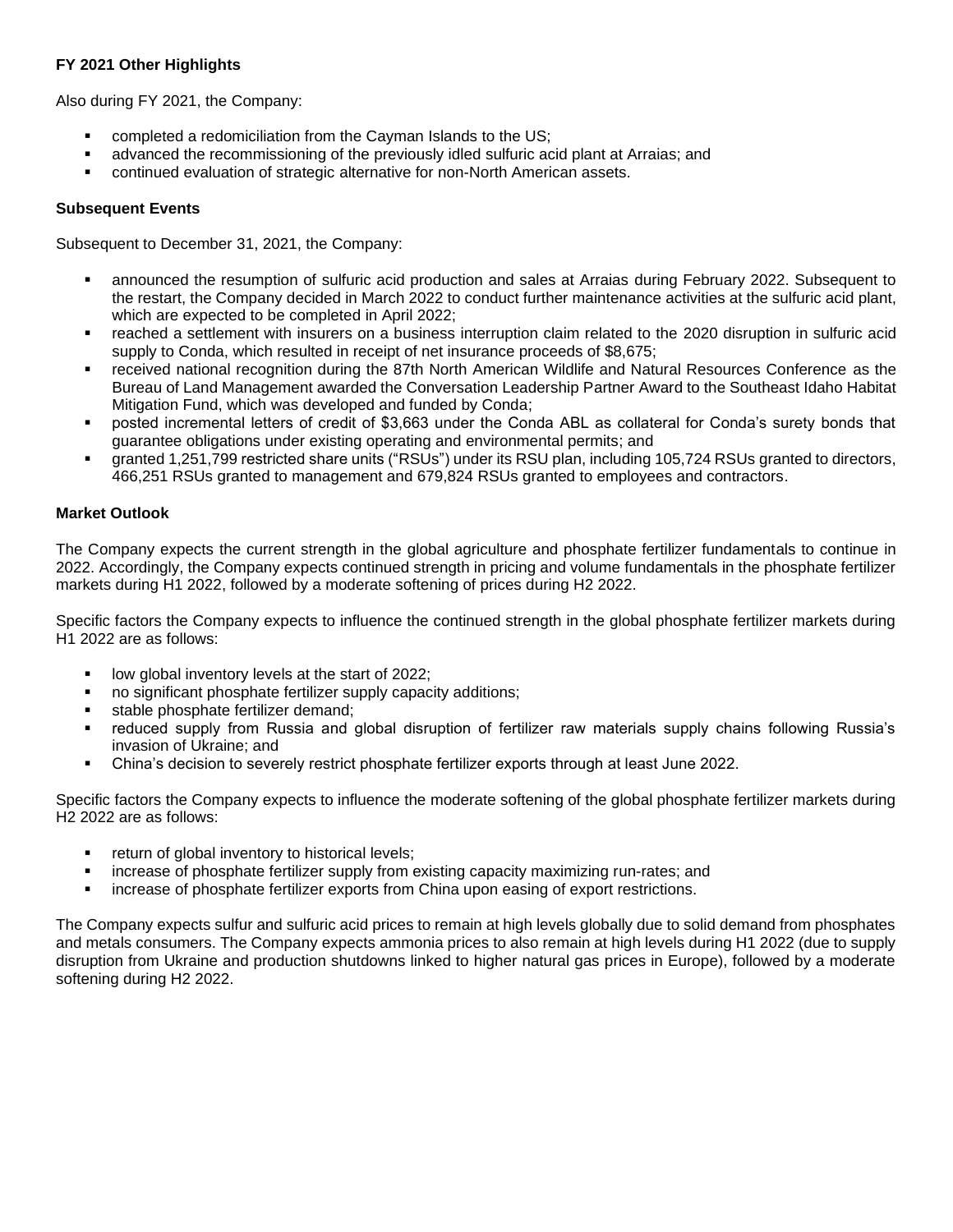# **Financial Outlook**

The Company's guidance for 2022 is as follows:

| (in millions of US Dollars) |               |                     |                |
|-----------------------------|---------------|---------------------|----------------|
| except as otherwise noted)  | H1 2022       | H <sub>2</sub> 2022 | <b>FY 2022</b> |
| <b>Adjusted EBITDA</b>      | 110-120       | 80-110              | 190-230        |
| Net income                  | $50 - 60$     | 15-35               | 65-95          |
| Basic earnings (C\$/share)  | $0.34 - 0.41$ | $0.10 - 0.23$       | $0.44 - 0.65$  |
| Maintenance capex           | $9 - 14$      | $4 - 9$             | $13 - 23$      |
| Growth capex                | $8 - 13$      | $4 - 9$             | $12 - 22$      |
| Free cash flow              | 95-105        | 40-60               | 135-165        |

In developing its guidance for 2022, the Company considered the following:

- Conda production and sales at capacity with planned maintenance during June 2022 (short turnaround) and advancement of growth activities, including extending Conda's mine life through permitting and development of H1/NDR and advancing EBITDA optimization initiatives;
- Arraias production and sales of sulfuric acid with a base load capacity of 10.5kt per month (remainder of operations remain idled);
- development and exploration segment activities, including maintaining Farim at construction ready state, maintaining the integrity of the concessions of Santana and Araxá and advancing the wind down of Paris Hills and Mantaro; and
- corporate segment activities, including selling, general and administrative expenses and debt service.

The assumptions considered by the Company in preparing its guidance for 2022 are as follows:

- latest market outlook for pricing and key inputs, including expected average DAP NOLA during 2022 of approximately \$690-750/st;
- Canadian Dollar to US Dollar exchange rate of C\$1.3 to \$1; and
- vesting of shares in accordance with the Company's restricted share unit plan (the "RSU Plan"), which is expected to result in approximately 190 million basic shares outstanding as at December 31, 2022.

# **Business Outlook**

The Company continues to focus on the following key objectives to drive long-term value and shareholder returns:

- improving financial and operational performance;
- deleveraging the balance sheet;
- extending Conda's current mine life through permitting and development of H1/NDR;
- evaluating strategic alternatives for non-North American assets; and
- maintaining capital-lite investment approach.

# **About Itafos**

The Company is a phosphate and specialty fertilizer company. The Company's businesses and projects are as follows:

- Conda a vertically integrated phosphate fertilizer business with production capacity of approximately 550kt per year of monoammonium phosphate ("MAP"), MAP with micronutrients ("MAP+"), superphosphoric acid ("SPA"), merchant grade phosphoric acid ("MGA") and ammonium polyphosphate ("APP") located in Idaho, US;
- Arraias a vertically integrated phosphate fertilizer business with production capacity of approximately 500kt per year of single superphosphate ("SSP"), SSP with micronutrients ("SSP+") and approximately 40kt per year of excess sulfuric acid (220kt per year gross sulfuric acid production capacity) located in Tocantins, Brazil;
- Farim a high-grade phosphate mine project located in Farim, Guinea-Bissau;
- Santana a vertically integrated high-grade phosphate mine and fertilizer plant project located in Pará, Brazil;
- Araxá a vertically integrated rare earth elements and niobium mine and extraction plant project located in Minas Gerais, Brazil;
- Paris Hills a phosphate mine project located in Idaho, US (wind down in process); and
- Mantaro a phosphate mine project located in Junin, Peru (wind down in process).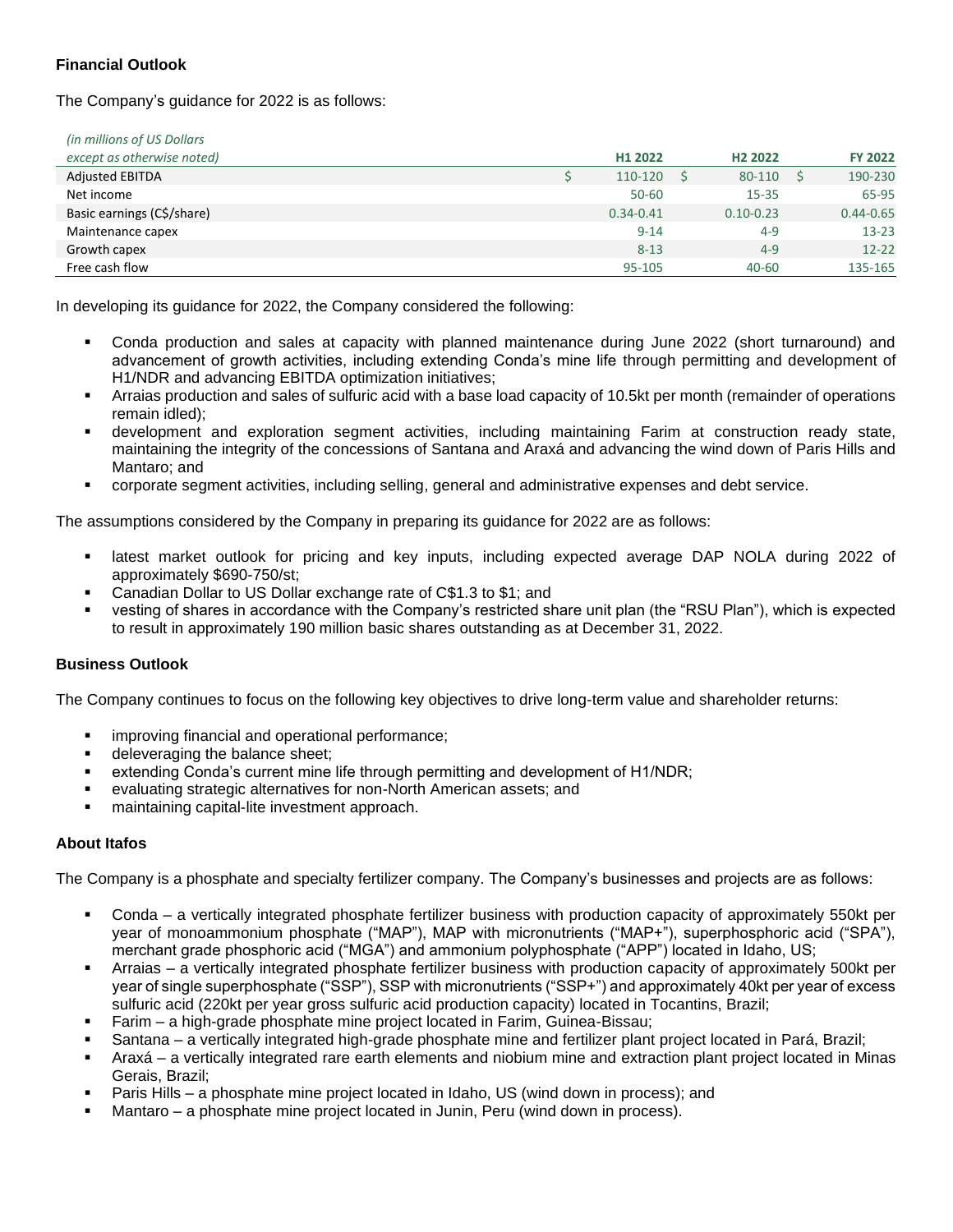The Company is a Delaware corporation that is headquartered in Houston, TX. The Company's shares trade on the TSX Venture Exchange ("TSX-V") under the ticker symbol "IFOS". The Company's principal shareholder is CL Fertilizers Holding LLC ("CLF"). CLF is an affiliate of Castlelake, L.P., a global private investment firm.

For more information, or to join the Company's mailing list to receive notification of future news releases, please visit the Company's website at [www.itafos.com.](http://www.itafos.com/)

## **Non-IFRS Financial Measures**

The Company considers both IFRS and certain non-IFRS measures to assess performance. Non-IFRS measures are a numerical measure of a company's performance, that either include or exclude amounts that are not normally included or excluded from the most directly comparable IFRS measures. In evaluating non-IFRS measures, investors, analysts, lenders and others should consider that non-IFRS measures do not have any standardized meaning under IFRS and that the methodology applied by the Company in calculating such non-IFRS measures may differ among companies and analysts. The Company believes the non-IFRS measures provide useful supplemental information to investors, analysts, lenders and others in order to evaluate the Company's operational and financial performance. These non-IFRS financial measures should not be considered as a substitute for, nor superior to, measures of financial performance prepared in accordance with IFRS.

Non-IFRS measures included in this news release are defined as follows:

- "EBITDA" as earnings before interest, taxes, depreciation, depletion and amortization;
- "Adjusted EBITDA" as EBITDA adjusted for non-cash, extraordinary, non-recurring and other items unrelated to the Company's core operating activities;
- "Total capex" as additions to property, plant, and equipment and mineral properties adjusted for additions to asset retirement obligations, additions to right of use assets, capitalized interest and technical studies;
- "Maintenance capex" as portion of total capex relating to the maintenance of ongoing operations;
- "Growth capex" as portion of total capex relating to development of growth opportunities;
- "Cash growth capex" as growth capex less accrued growth capex;
- "Free cash flow" as cash flows from operating activities, which excludes payment of interest expense, plus cash flows from investing activities less cash growth capex;
- "Net debt" as debt less cash and cash equivalents plus deferred financing costs; and
- "Liquidity" as cash and cash equivalents plus undrawn committed borrowing capacity.

Reconciliations of non-IFRS measures to the most directly comparable IFRS measures are included in the Company's management's discussion and analysis available under the Company's profile at [www.sedar.com](http://www.sedar.com/) and on the Company's website at [www.itafos.com.](http://www.itafos.com/)

## **Other Defined Terms**

Other defined terms included in this news release are as follows:

- Coronavirus disease 2019 ("COVID-19");
- Diammonium phosphate ("DAP") New Orleans ("NOLA"); and
- Environmental, Health and Safety ("EHS")
- Environmental Impact Statement ("EIS");
- Environmental, social and governance ("ESG")
- Husky 1/North Dry Ridge ("H1/NDR");
- Hydrofluorosilicic acid ("HFSA");
- Magnesium oxide ("MgO");
- National Environmental Policy Act ("NEPA");
- Total recordable incident frequency rate ("TRIFR").

## **Forward-Looking Information**

Certain information contained in this news release constitutes forward-looking information. All information other than information of historical fact is forward-looking information. Statements that address activities, events or developments that the Company believes, expects or anticipates will or may occur in the future include, but are not limited to, statements regarding estimates and/or assumptions in respect of the Company's financial and business outlook are forward-looking information. The use of any of the words "intend", "anticipate", "plan", "continue", "estimate", "expect", "may", "will", "project", "should", "would", "believe", "predict" and "potential" and similar expressions are intended to identify forward-looking information. This information involves known and unknown risks, uncertainties and other factors that may cause actual